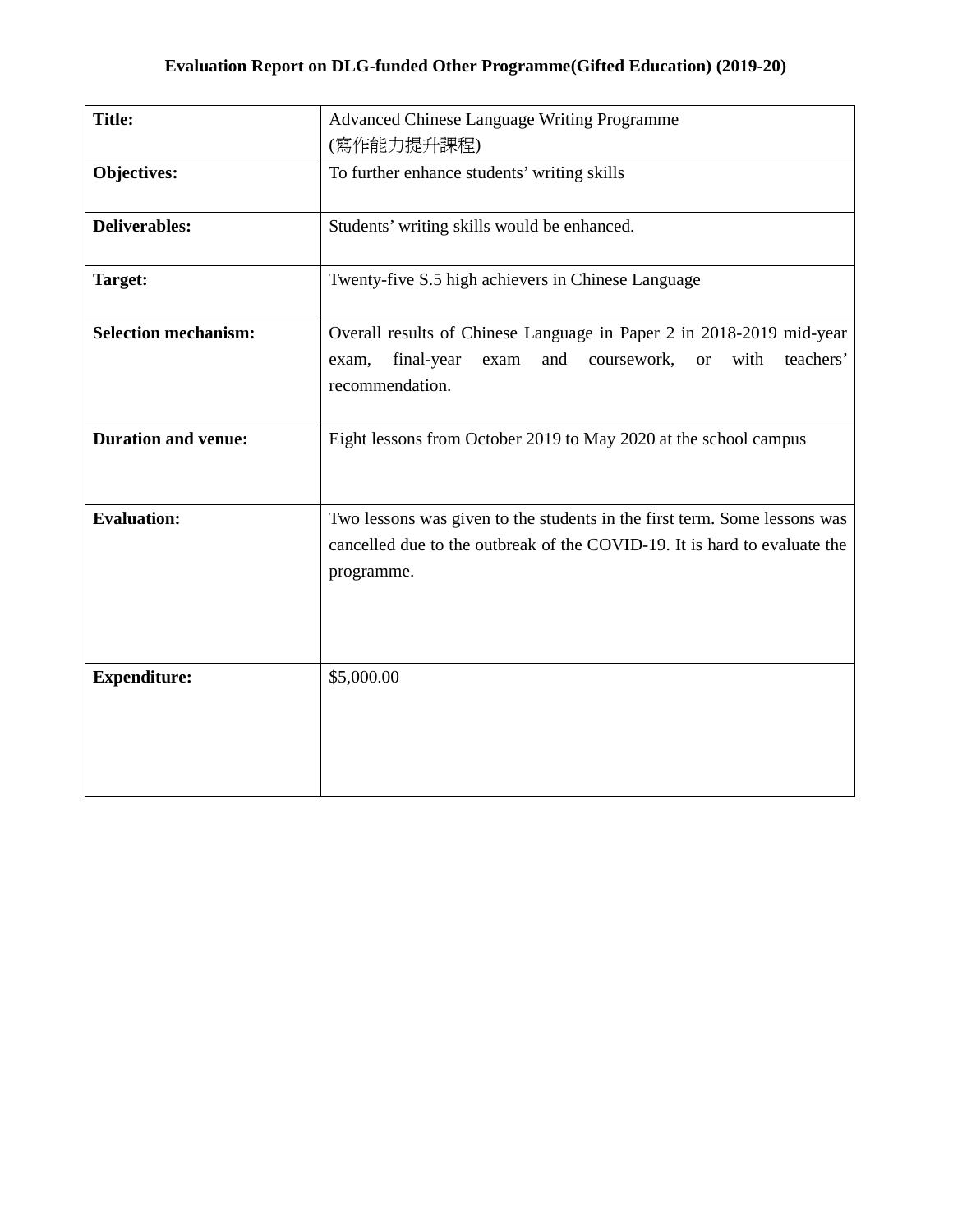| <b>Title:</b>               | Advanced Chinese Language Speaking Programme                       |
|-----------------------------|--------------------------------------------------------------------|
|                             | (說話能力提升課程)                                                         |
|                             |                                                                    |
| Objectives:                 | To further enhance students' speaking skills                       |
|                             |                                                                    |
| <b>Deliverables:</b>        | Students speaking skills would be enhanced.                        |
|                             |                                                                    |
| Target:                     | Thirty-five S.6 high achievers in Chinese Language                 |
| <b>Selection mechanism:</b> | Overall results of Chinese Language in Paper 4 in 2017/2018 and    |
|                             | 2018/2019 mid-year exam, final-year exam and coursework, or with   |
|                             | teachers' recommendation.                                          |
| <b>Duration and venue:</b>  | Thirteen lessons on Jan 2020 at the school campus                  |
|                             |                                                                    |
|                             |                                                                    |
| <b>Evaluation:</b>          | All students found the course useful as their speaking skills were |
|                             | enhanced. A similar programme will be conducted in 2020/2021.      |
| <b>Expenditure:</b>         | \$5,200.00                                                         |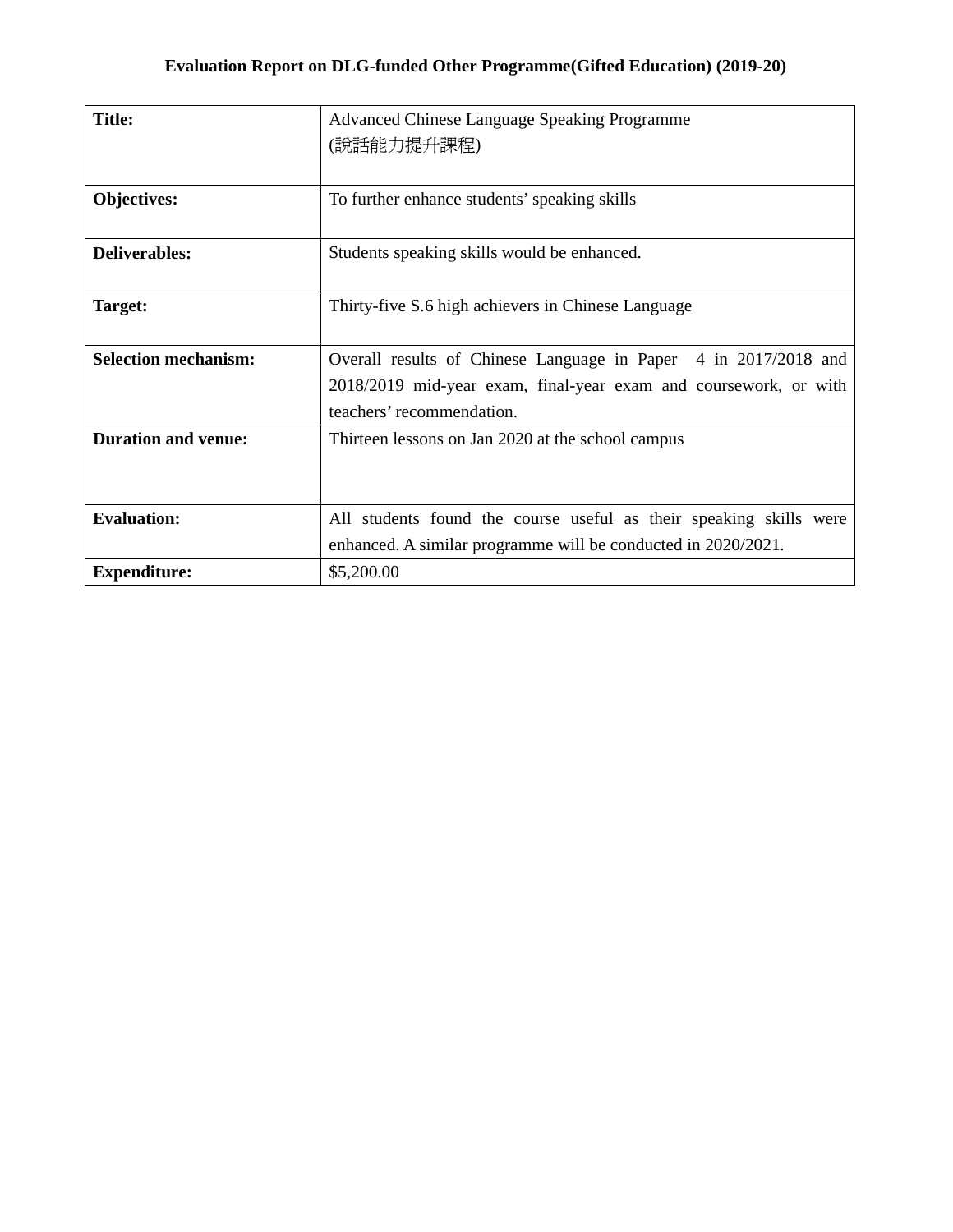## **Evaluation Report on DLG-funded Other Programme (Gifted Education) (2019-2020)**

| <b>Title:</b>               | Mathematics Enhancement Course for Gifted Learners                 |
|-----------------------------|--------------------------------------------------------------------|
| Objectives:                 | To provide accelerated learning programme to students gifted in    |
|                             | <b>Mathematics</b>                                                 |
| <b>Deliverables:</b>        | This programme could let students gifted in mathematics explore    |
|                             | their interests in Geometry and learn advanced topics such as      |
|                             | Geometric Constructions and related topics.                        |
| Target:                     | Top 20 S.4 Students in Mid-year Examination                        |
| <b>Selection mechanism:</b> | Preliminary selection of participations was mainly based on S.4    |
|                             | Mid-year Examination results (2018-2019). Special                  |
|                             | consideration was given to those who showed keen interest in       |
|                             | Mathematics and recommended by Mathematics teachers.               |
| <b>Duration and venue:</b>  | 10 face-to-face teaching sessions in 2019-2020                     |
| <b>Evaluation:</b>          | Due to class suspension, only three sessions could be held.<br>The |
|                             | effectiveness could not be evaluated due to insufficient data for  |
|                             | evaluation purpose.                                                |
| <b>Expenditure:</b>         | \$1500                                                             |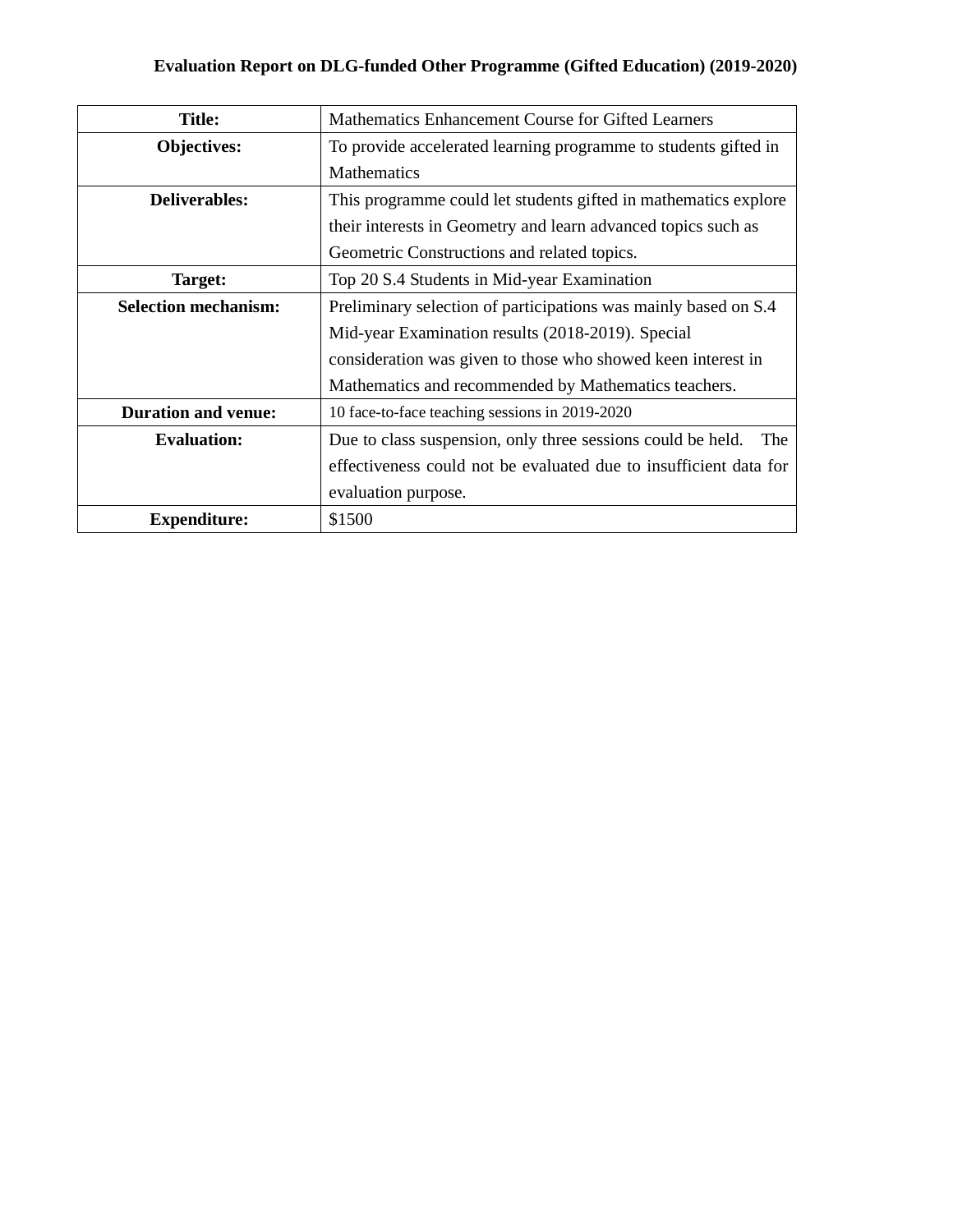| <b>Title:</b>               | Liberal Studies Elite Class(training on examination skills)                                            |
|-----------------------------|--------------------------------------------------------------------------------------------------------|
| Objectives:                 | To enhance students' examination skills in Liberal Studies                                             |
|                             | To develop critical and logical thinking skills                                                        |
| <b>Deliverables:</b>        | Result of participants in the Final Exam will be improved                                              |
| Target:                     | 20 students with good performance in Liberal Studies                                                   |
| <b>Selection mechanism:</b> | Results of the Mid-year exam and test in Liberal Studies in 2019/20<br>academic year                   |
| <b>Duration and venue:</b>  | ---                                                                                                    |
| <b>Evaluation:</b>          | Because of COVID-19, all lessons were suspended since February 2020.<br>The elite class was cancelled. |
| <b>Expenditure:</b>         | \$0                                                                                                    |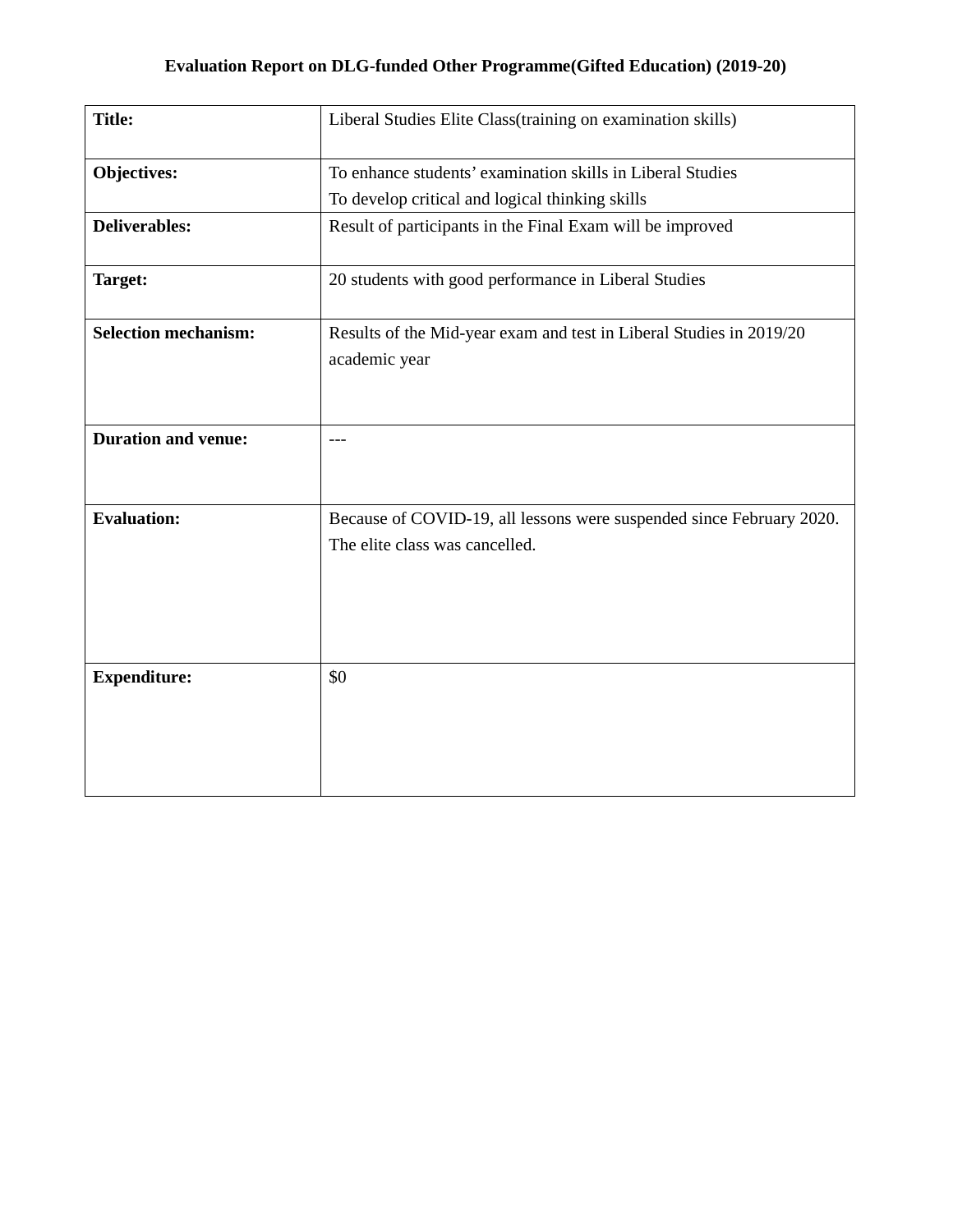| <b>Title:</b>               | High-order Thinking Skills Training Programme in Science              |
|-----------------------------|-----------------------------------------------------------------------|
| Objectives:                 | To enhance self-learning practices of the more-able students and help |
|                             | them master high-order thinking skills in Science                     |
| <b>Deliverables:</b>        | This programme could enhance the understanding of more difficult      |
|                             | questions in HKDSE of Physics, Chemistry and Biology.                 |
|                             |                                                                       |
| Target:                     | Top 10 outstanding S6 students in the science subjects                |
|                             |                                                                       |
| <b>Selection mechanism:</b> | Top 10 students who had attained highest scores in Physics, Chemistry |
|                             | and Biology in the Final Examination in 2018-19                       |
| <b>Duration and venue:</b>  | Three sessions from November 2019 to April 2020 at school             |
|                             |                                                                       |
| <b>Evaluation:</b>          | Due to suspension of classes, some sessions were cancelled and some   |
|                             | sessions were conducted onlines. However, all the related learning    |
|                             | materials could be delivered to the students and students got         |
|                             | improvement in the results in DSE in Physics, Chemistry and Biology.  |
| <b>Expenditure:</b>         | \$3867.6                                                              |
|                             |                                                                       |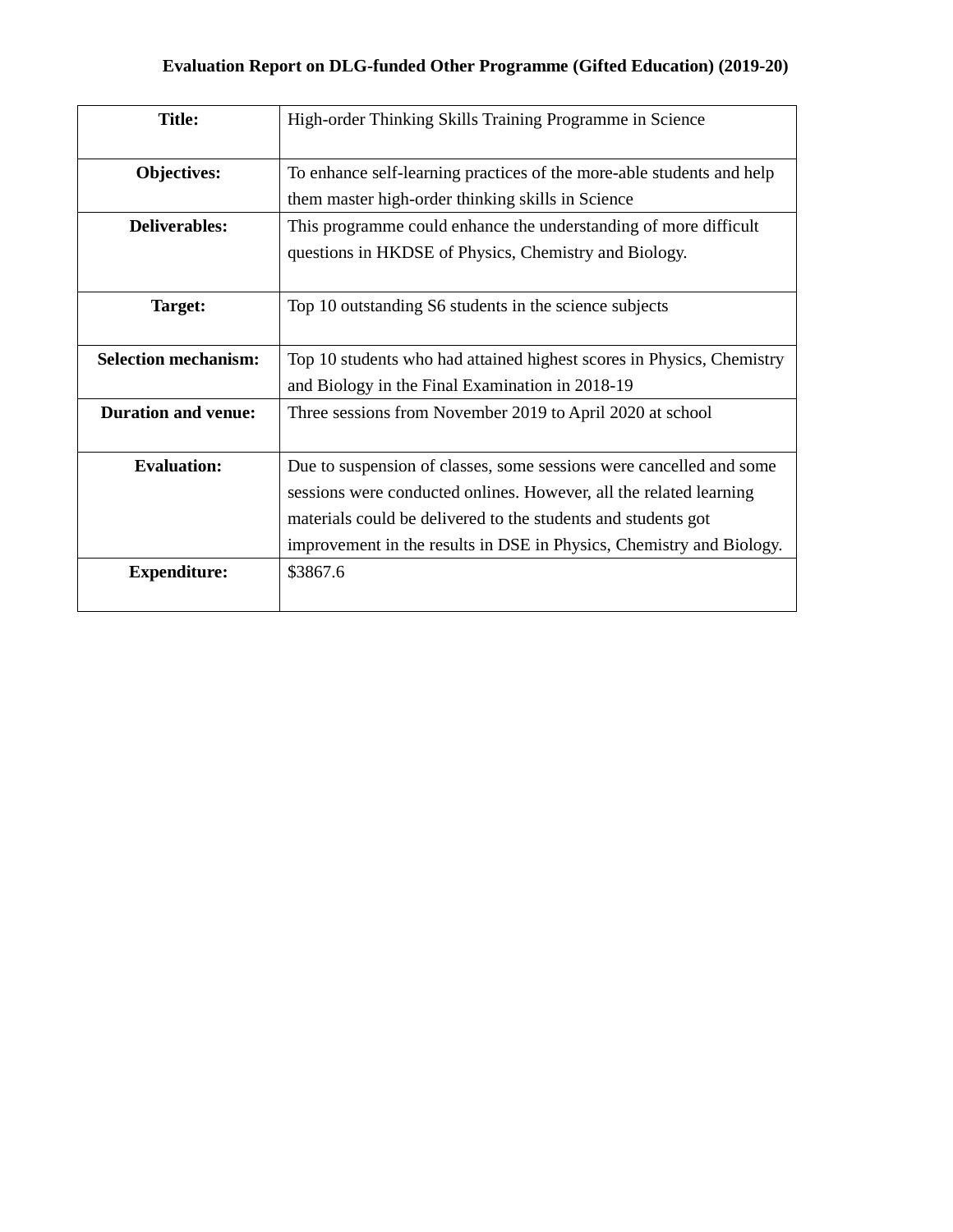## **Evaluation Report on DLG-funded Other Programme (Gifted Education) (2019-2020)**

| <b>Title:</b>               | Coding skills training                                                   |
|-----------------------------|--------------------------------------------------------------------------|
| <b>Objectives:</b>          | To boost students' confidence in digital skills and coding skills<br>1.  |
|                             | To cater for learner diversity by providing more challenging tasks<br>2. |
|                             | to gifted students                                                       |
|                             | To broaden students' horizon in using I.T.<br>3.                         |
| <b>Deliverables:</b>        | This programme could enhance the students' coding skills and they        |
|                             | will be able to submit a deliverable to participate a competition        |
|                             |                                                                          |
| Target:                     | Top 10 students S4-S6 ICT students                                       |
|                             |                                                                          |
| <b>Selection mechanism:</b> | Nominated by the ICT teacher (students with interest in participate      |
| <b>Duration and venue:</b>  | 5 sessions from Nov 2019 to Dec 2019 at school (MMLC)                    |
|                             | 7 sessions were cancelled due to COVID-19                                |
|                             |                                                                          |
| <b>Evaluation:</b>          | All students involved found the workshop provided useful and can         |
|                             | help them in ICT.                                                        |
|                             | The tutor also shared her experience in coding and experience in         |
|                             | studying engineering faculty which gave students a concrete              |
|                             | knowledge in technology.                                                 |
| <b>Expenditure:</b>         | \$2083                                                                   |
|                             |                                                                          |